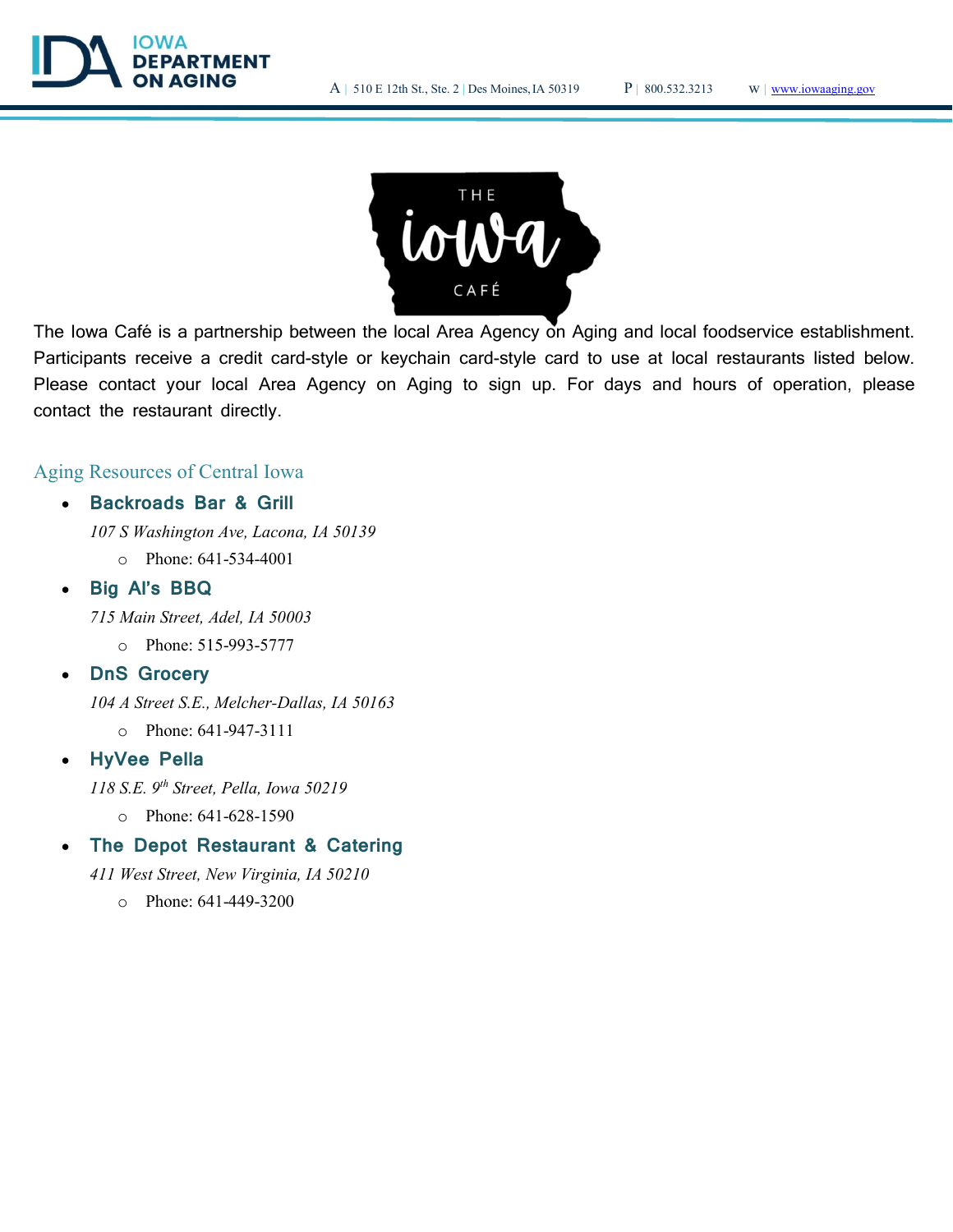# Connections Area Agency on Aging

#### Bridgewater Café

102 N Main St, Bridgewater, IA 50837

o Phone: 641-369-9906

# Clearfield Café

304 Broadway St, Clearfield, IA 50840

o Phone: 641-336-2222

#### Cooper's Kitchen

813 1st St, Prescott, IA 50859

o Phone: 641-335-2243

#### Good Fellows Restaurant

501 Walker St, Woodbine, IA 51579

o Phone: 712-647-3317

#### Horseshoe Café

615 Main St, Sidney, IA 51652

o Phone: 712-374-0010

#### Kate's

411  $4<sup>th</sup>$  St, Sergeant Bluff, IA 51054

o Phone: 712-943-6576

### Main Street Café

111 Main St, Massena, IA 50853

o Phone: 712-779-3483

### Middle of Nowhere

113 Main St, Cumberland, IA 50843

o Phone: 712-774-5425

#### Olive Branch Restaurant

108 E Iowa St, Greenfield, IA 50849

o Phone: 641-743-8300

### The Dugout Café

101  $1^{st}$  Street, Orient, IA 50858

o Phone: 641-337-5313

## The Roost Grace Grits Gifts

101 E Kansas St, Afton, IA 50830

o Phone: 515-250-4695

# Three C's Diner

300  $9<sup>th</sup>$  St, Corning, IA 50841

o Phone: 641-322-4182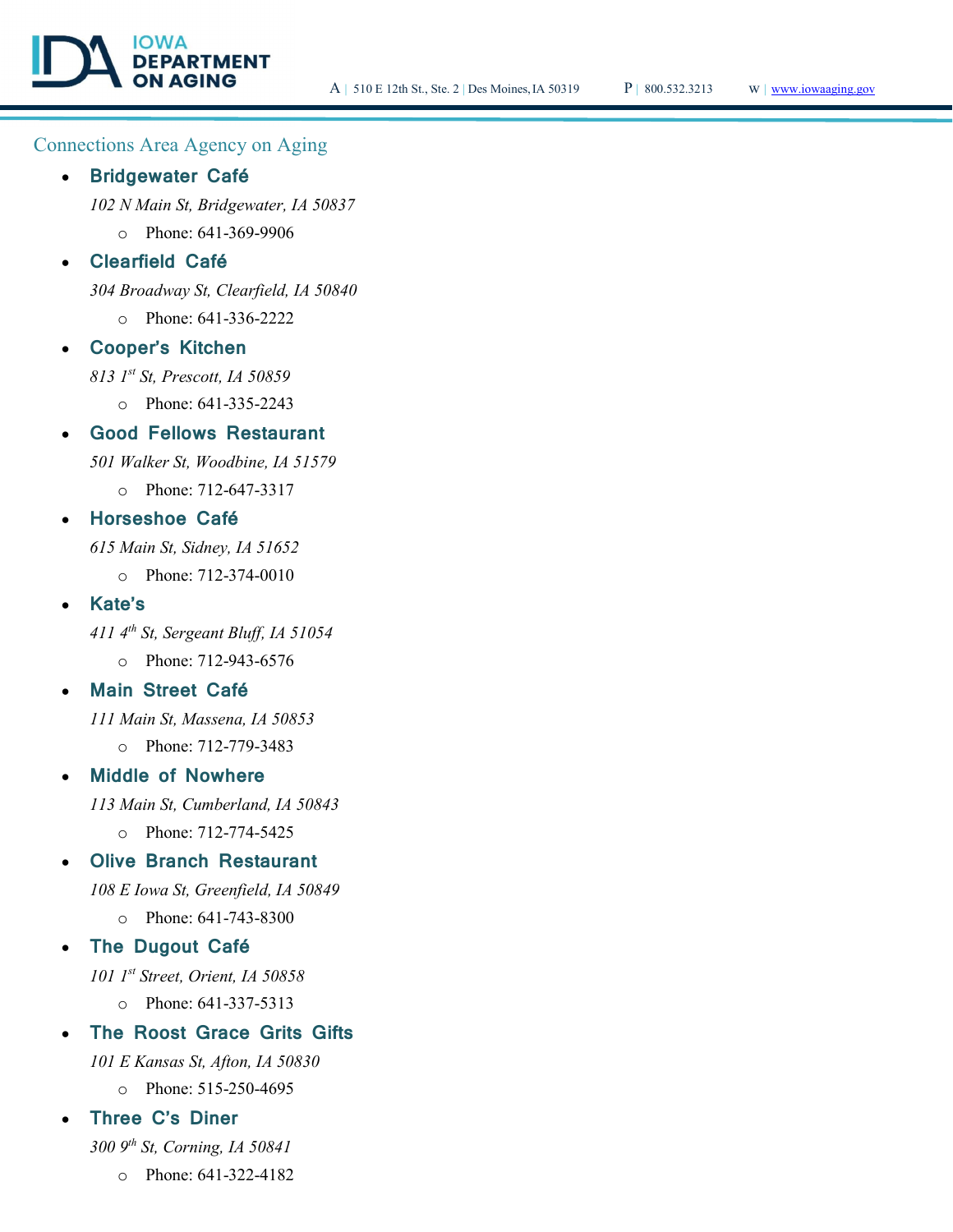

# Wade's Café

2787 US Hwy 69, Weldon, IA 50264

o Phone: 641-445-5614

# Wagon Wheel Café

101 Monroe St, Tingley, IA 50863

o Phone: 641-772-4597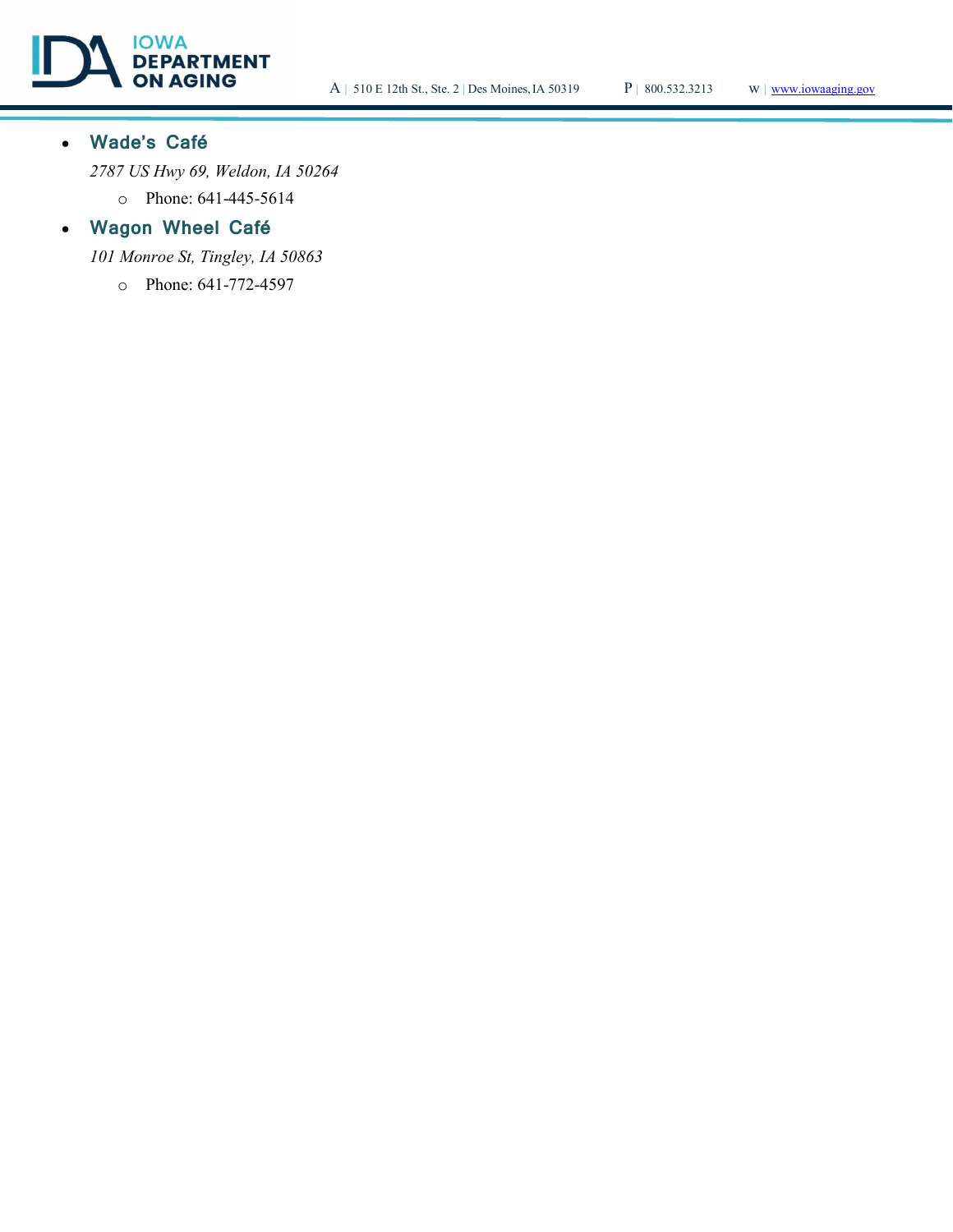# Elderbridge Area Agency on Aging

#### 7 Stars Family Restaurant

709  $4^{th}$  St SE, Hampton, IA 50441

**PARTMENT** 

o Phone: 641-456-5378

# 10<sup>th</sup> Hole Bar & Grill

102 E Main, Riceville, IA 50466

- o Phone: 641-985-2447
- American Classic Café

16  $11^{th}$  St SW, Spencer, IA 51301

o Phone: 712-262-7540

## Aspen Leaf Café & Coffee House

210 N. Main Street, Pocahontas, IA 50574

o Phone: 712-335-1777

# Bean & Bistro

826 Central Ave., Northwood, IA 50459

o Phone: 641-323-7139

### The Blue Heron Bar & Grill

1401 N Federal Ave, Mason City, IA 50401

o Phone: 641-201-8561

# Chuck's Bar & Grill

512 Main Street, Coon Rapids, Iowa 50058

o Phone: 712-684-2804

## Crazy Bob's BBQ

 $240$  N  $8^{th}$  Ave, Hartley, IA, 51346

o Phone: 712-335-1777

### **DejaBrew**

913 Broadway Ave, Emmetsburg, Iowa 50536

o Phone: 712-415-1182

#### Dom's Café & Catering

331 Sumner, Humboldt, Iowa 50548

o Phone: 515-890-2597

#### Mary Jo's Hobo House

72 Main Ave S, Britt, IA 50423

o Phone: 641-843-3840

### Mat's Place

235 State Street, Garner, Iowa 50438

o Phone: 641-923-3099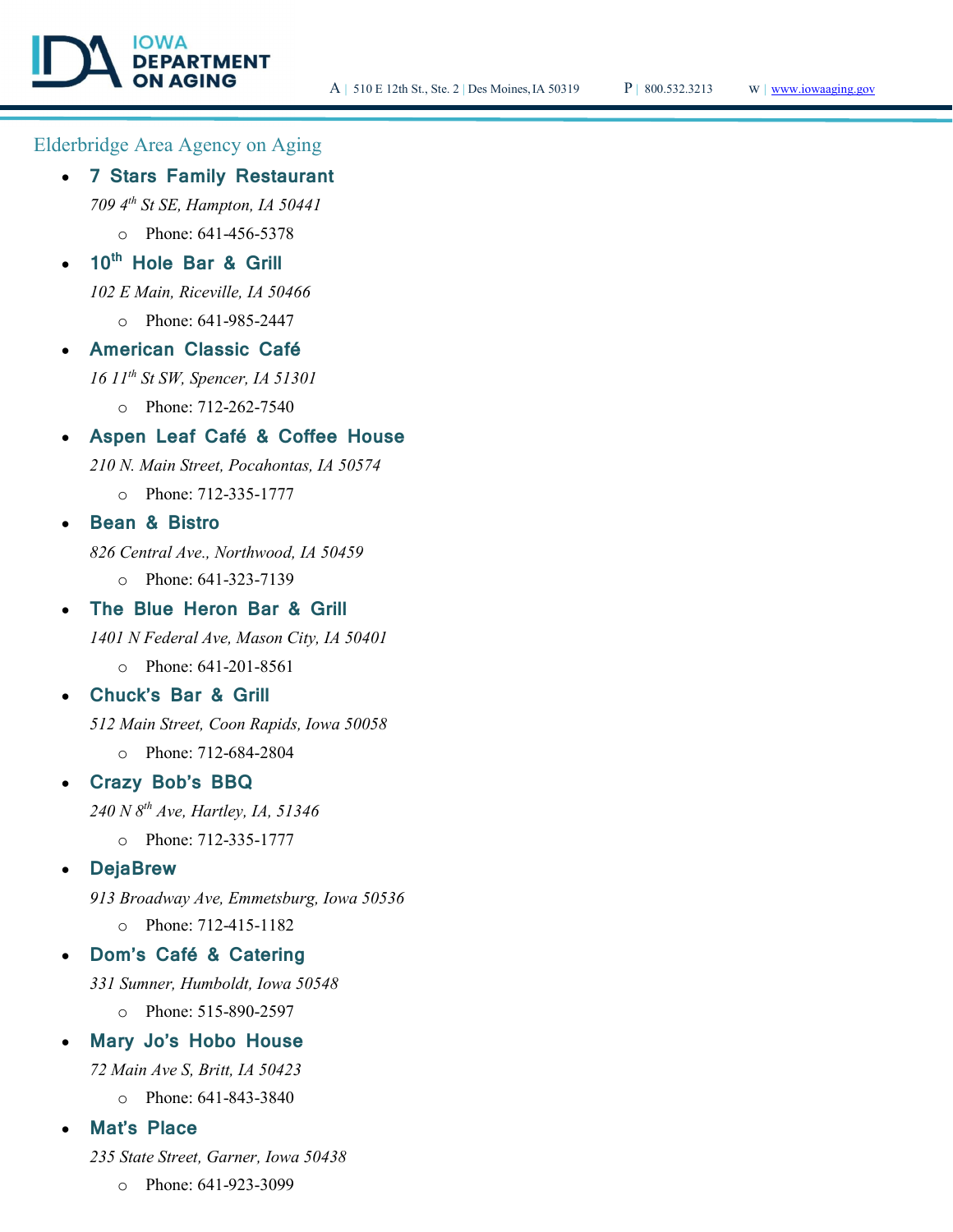

# Menlo Café

502 Sherman St, Menlo, IA 50164

o Phone: 641-524-2871

# • Plymouth Lounge

510 Main Street, Plymouth, IA 50464

o Phone: 641-696-5555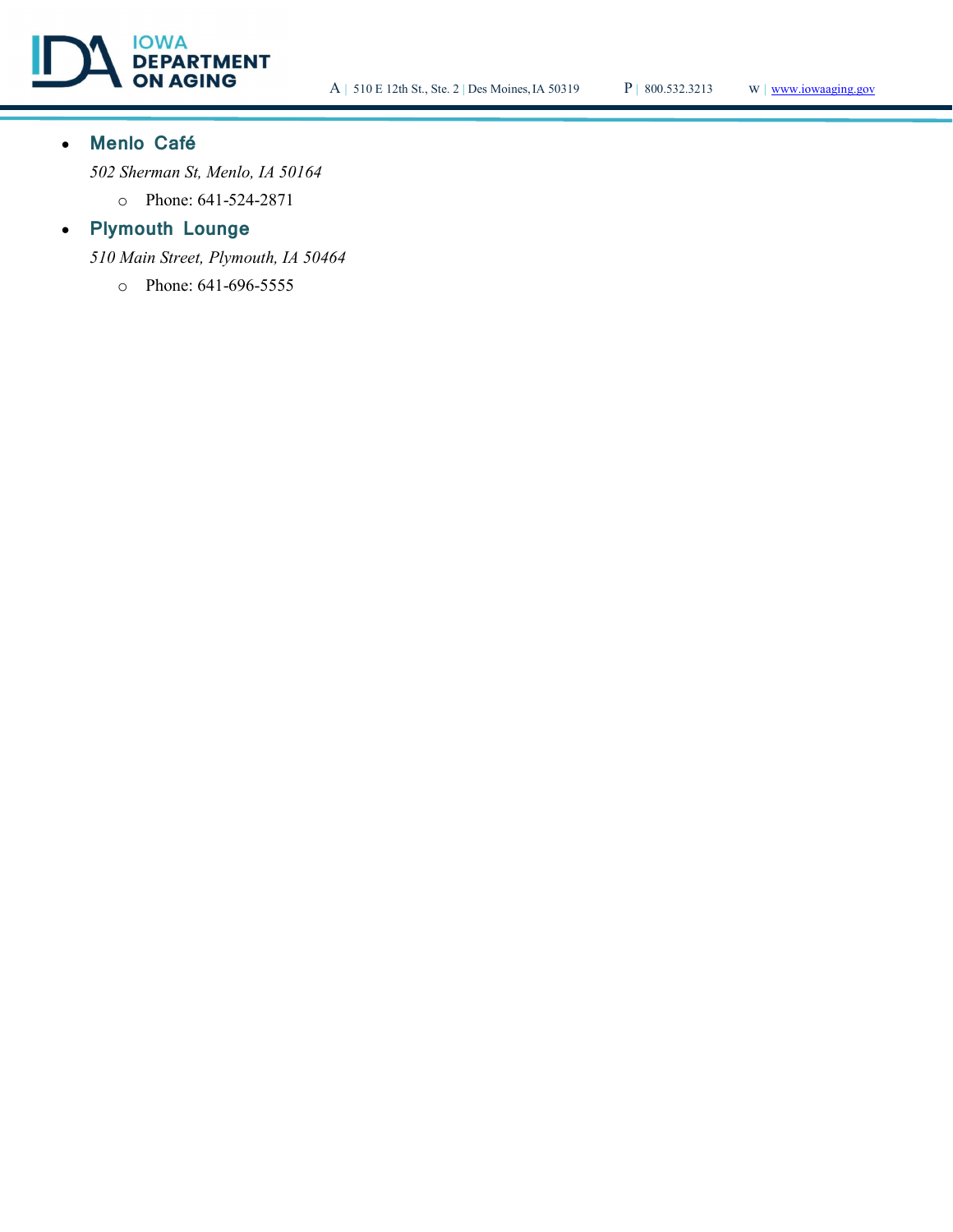# Milestones Area Agency on Aging

OWA

#### CD's Restaurant & Motel

**DEPARTMENT** 

308 Frontage Road, Moravia, IA 52571

o Phone: 641-724-3794

# Clark's Landing

612 W Front St, Buffalo, IA 52728

o Phone: 563-381-4190

# Dad's Place

 $201$   $I<sup>st</sup>$  St, Charlotte, IA

o Phone: 563-677-2007

# Lucky Frog Bar & Grill

313 N Salina St, McCausland, IA 52758

o Phone: 563-225-3764

### Nally's Kitchen

1622 Rockingham Rd, Davenport, IA 52802

o Phone: 563-322-0181

# The Savor by Chef Dee serving Sweet Life by Stacie

100 E 3rd St, West Liberty, I 52776A

o Phone: 319-627-3259

# Tommy's Café

916 W 3rd St, Davenport, IA 52802

o Phone: 563-323-6689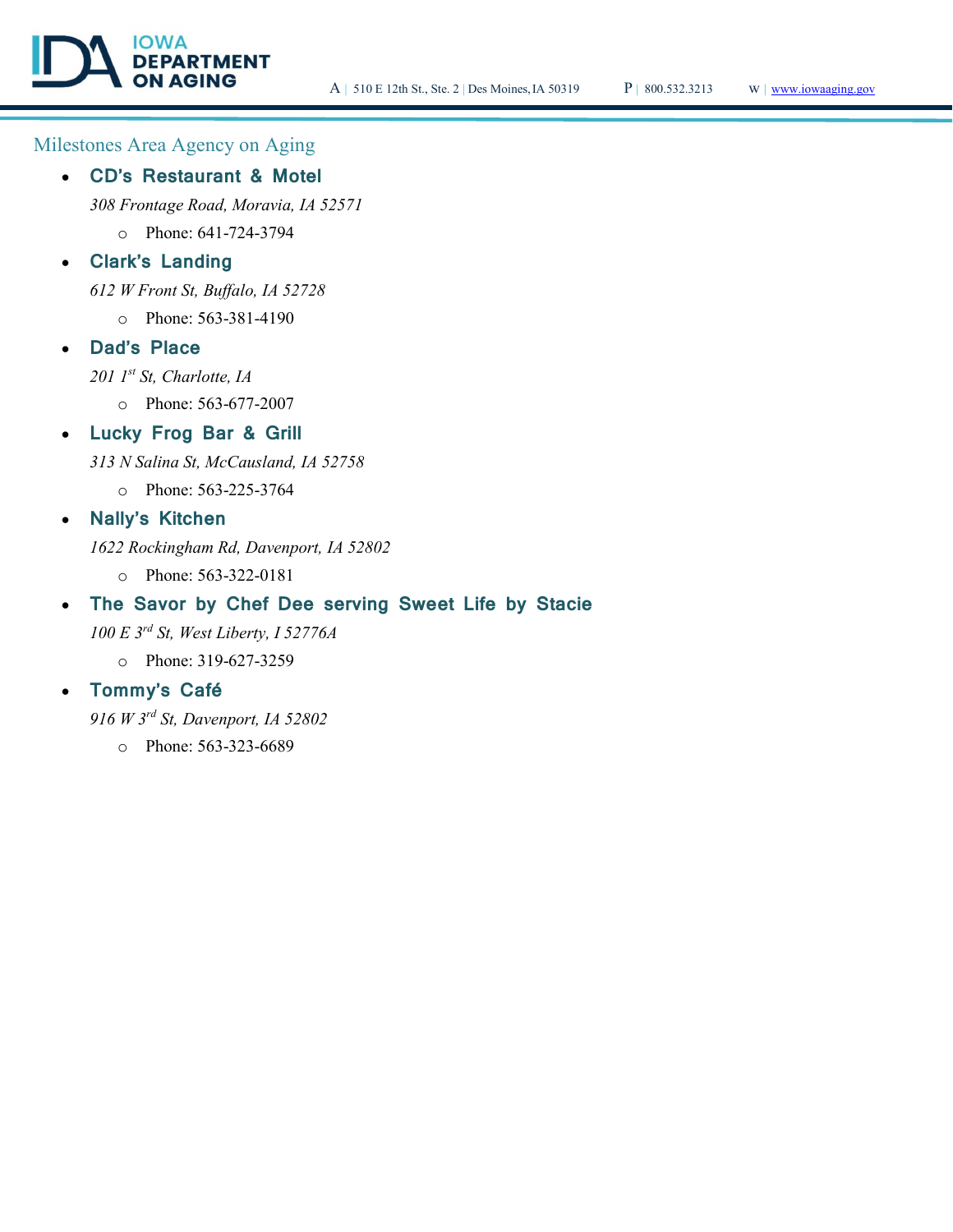# Northeast Iowa Area Agency on Aging

#### April's Downtown Diner

118 N Franklin St, Manchester, IA 52057

o Phone: 563-927-1075

### Bents Smokehouse & Pub

100 Main St, Westgate, IA 50681

o Phone: 563-578-8000

### Gus & Tony's

131 S Vine St, West Union, IA 52175

- o Phone: 563-422-9500
- Johnson's

916 High St, Elkader, IA 52043

o Phone: 563-245-2371

### Locals Bar and Coffee

107 W Main St, Epworth, IA 52045

o Phone: 563-204-2047

# Shep's Riverside Bar & Grill

10 S Front St, Lansing, IA 52151

o Phone: 563-538-2009

# Sodes Perk Central Coffee House & Café

7 Goethe St, Guttenburg, IA 52052

o Phone: 563-252-3301

# West Side Family Restaurant

229  $6<sup>th</sup>$  Ave W, Grinnell, IA 50112

o Phone: 641-236-5939